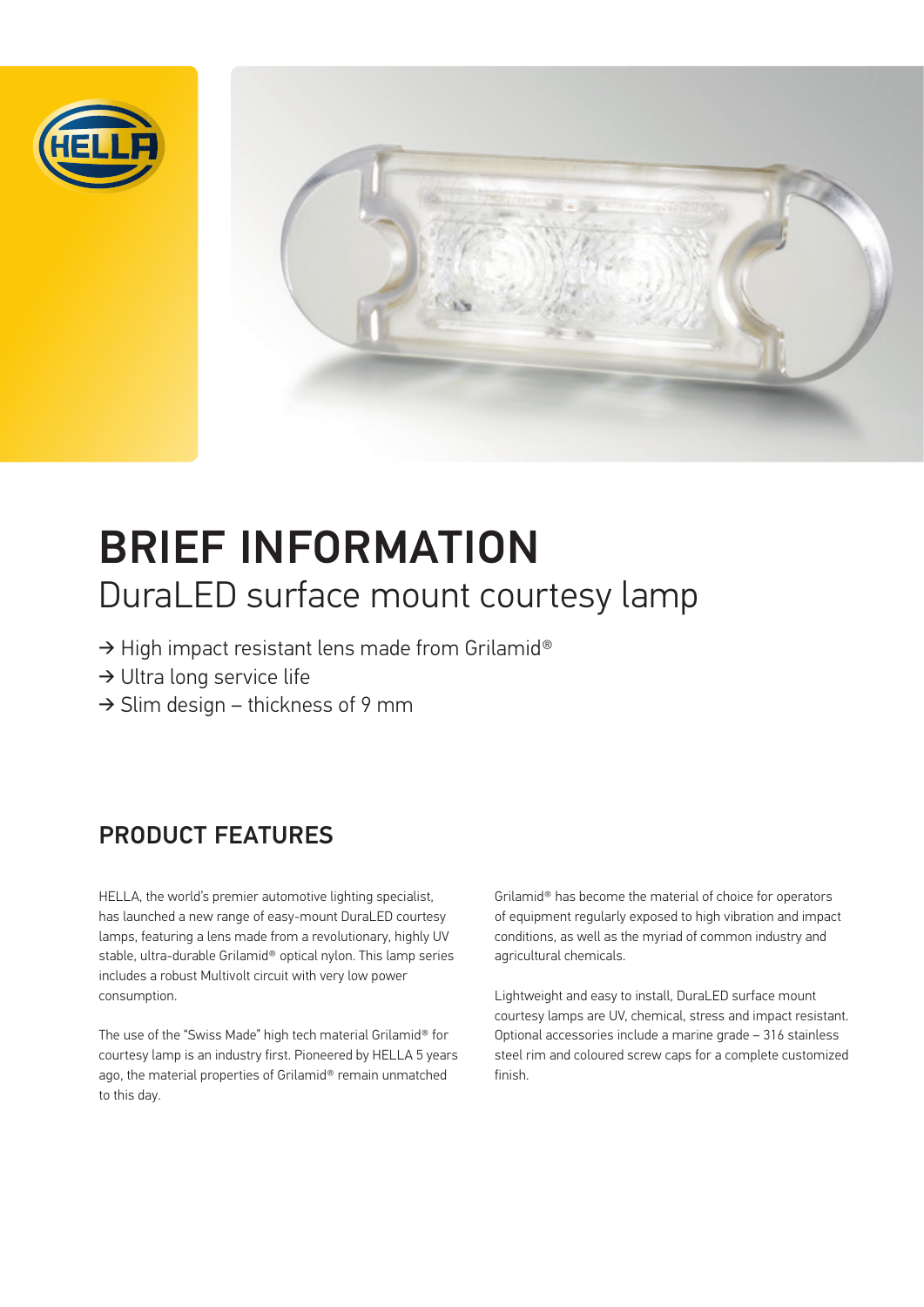### FURTHER PRODUCT FEATURES

#### Reverse polarity protection

If the polarity is accidentally reversed, the light does not suffer any damage.

#### Sealed to withstand high-pressure cleaning

Tested to IP 6K7 and IP 6K9K, this light is protected from dust and water ingress under constant immersion.

#### High vibration resistance

The lights have been tested to HELLA Norm 67101 and meet the requirements for OEM production buses, commercial vehicles and tractors over 6.5 t.

### LED LIGHTING TECHNOLOGY

As a leading innovator in the field of automotive original equipment, HELLA is setting benchmarks:

#### Extremely low energy consumption

With the combination of efficient light-emitting diodes (LEDs) and precision optics, HELLA lights achieve the statutory light distribution with over 90 % less power consumption compared to bulb lamps! No change of light source, no maintenance and an extremely long operating life due to optimal thermal management. To extend the design life of the light, the components are arranged in a way that optimises the

#### Designed for a Fit and Forget service life

The latest LED technology provides an optimum signal pattern with low power consumption.

temperature conditions, preventing overheating of the LEDs at high ambient temperatures. Competent thermal management maximises design life. The design life of these LED lamps corresponds to that of the vehicle.

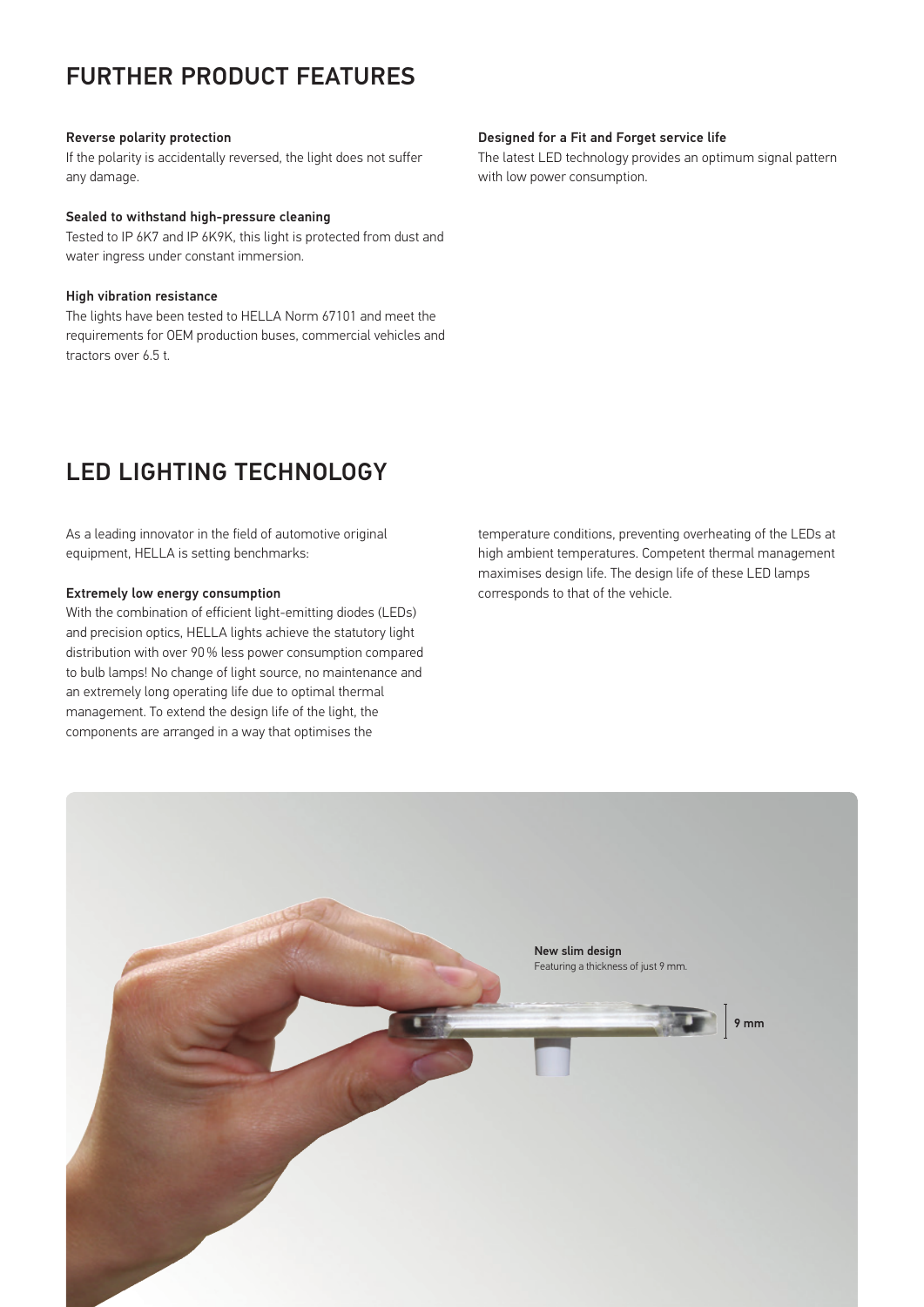# TECHNICAL DETAILS

| <b>Technical Data</b> |                                                                    |
|-----------------------|--------------------------------------------------------------------|
| Operating voltage     | Multivolt                                                          |
| Mounting              | horizontal or vertical                                             |
| Number of LEDs        | $\overline{2}$                                                     |
| Power consumption     | 0.5W                                                               |
| Operating temperature | $-40^{\circ}$ C to $+60^{\circ}$ C                                 |
| Protection class      | IP 6K7, IP 6K9K                                                    |
| Contacts              | $0.5$ m cable                                                      |
| Installation          | Screw connection with 2 screws Ø 5 mm                              |
| Specification         | Norm 67101, class<br>1.3, 2.3, 3.3, 4.2, 5.2, 6.2, 7.3, 10.3, 11.3 |
| Design life           | Design life of the vehicle*                                        |

\*Dependent upon the operating temperature

Technical drawing





With optional stainless steel rim





Hole pattern



All dimensions in mm

### LIGHT DISTRIBUTION